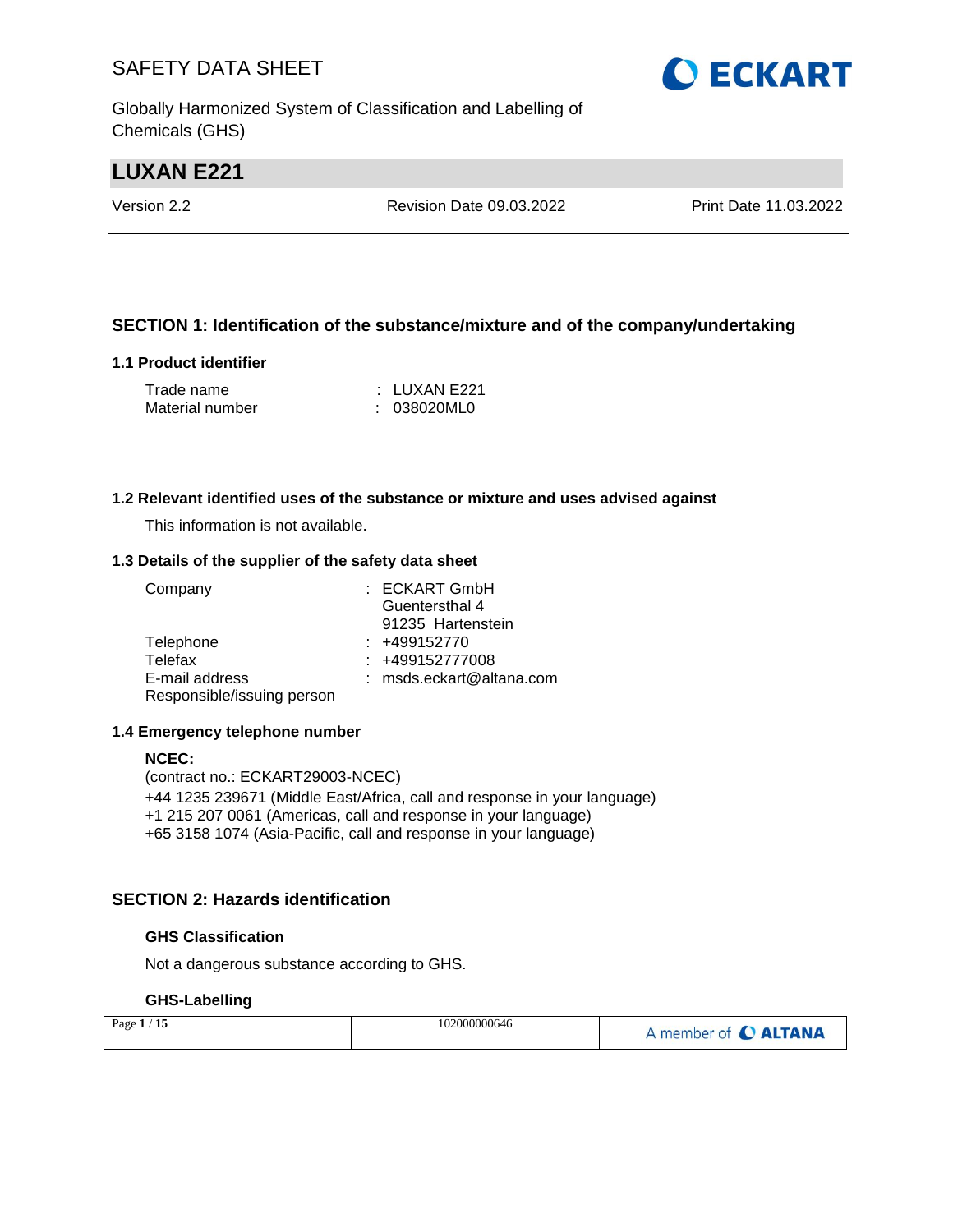Globally Harmonized System of Classification and Labelling of Chemicals (GHS)



# **LUXAN E221**

Version 2.2 Revision Date 09.03.2022 Print Date 11.03.2022

Not a hazardous substance or mixture according to the Globally Harmonised System (GHS).

**Hazardous components which must be listed on the label**

#### **SECTION 3: Composition/information on ingredients**

Substance No. **:** :

#### **Hazardous components**

| l Chemical name  | CAS-No.<br>EINECS-No.   | Classification and<br>labelling | Concentration[%] |
|------------------|-------------------------|---------------------------------|------------------|
| titanium dioxide | 13463-67-7<br>236-675-5 | Acute Tox.:5:H333               | $20 - 25$        |

For the full text of the H-Statements mentioned in this Section, see Section 16.

#### **SECTION 4: First aid measures**

#### **4.1 Description of first aid measures**

| General advice          | : Do not leave the victim unattended.                                                                                                 |  |
|-------------------------|---------------------------------------------------------------------------------------------------------------------------------------|--|
| If inhaled              | If unconscious, place in recovery position and seek medical<br>advice.<br>If symptoms persist, call a physician.                      |  |
| In case of skin contact | : Wash off with soap and water.                                                                                                       |  |
| In case of eye contact  | : Remove contact lenses.<br>If eye irritation persists, consult a specialist.                                                         |  |
| If swallowed            | : Keep respiratory tract clear.<br>Do not give milk or alcoholic beverages.<br>Never give anything by mouth to an unconscious person. |  |
| Page 2 / 15             | 102000000646<br>A member of <b>C ALTANA</b>                                                                                           |  |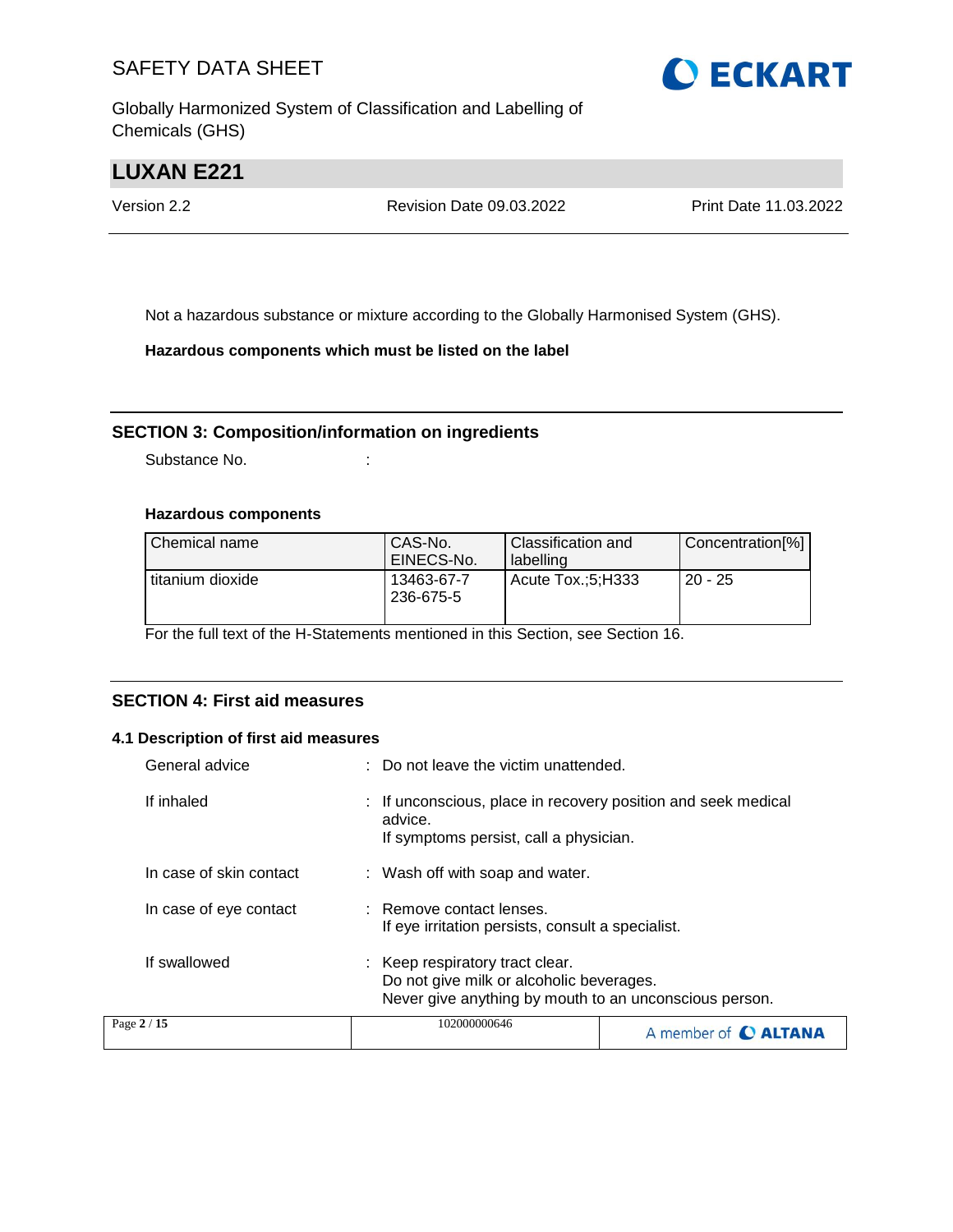Globally Harmonized System of Classification and Labelling of Chemicals (GHS)



# **LUXAN E221**

Version 2.2 Revision Date 09.03.2022 Print Date 11.03.2022

If symptoms persist, call a physician.

#### **4.2 Most important symptoms and effects, both acute and delayed**

This information is not available.

#### **4.3 Indication of any immediate medical attention and special treatment needed**

This information is not available.

#### **SECTION 5: Firefighting measures**

#### **5.1 Extinguishing media**

Suitable extinguishing media : Foam, Carbon dioxide (CO2), ABC powder

#### **5.2 Special hazards arising from the substance or mixture**

This information is not available.

#### **5.3 Advice for firefighters**

| Special protective equipment<br>for firefighters | ÷ | Wear self-contained breathing apparatus for firefighting if<br>necessary.                                                                              |
|--------------------------------------------------|---|--------------------------------------------------------------------------------------------------------------------------------------------------------|
| Further information                              |   | : Standard procedure for chemical fires. Use extinguishing<br>measures that are appropriate to local circumstances and the<br>surrounding environment. |

#### **SECTION 6: Accidental release measures**

#### **6.1 Personal precautions, protective equipment and emergency procedures**

Personal precautions : Avoid dust formation.

#### **6.2 Environmental precautions**

| Environmental precautions | No special environmental precautions required. |                      |  |
|---------------------------|------------------------------------------------|----------------------|--|
| Page $3/15$               | 102000000646                                   | A member of C ALTANA |  |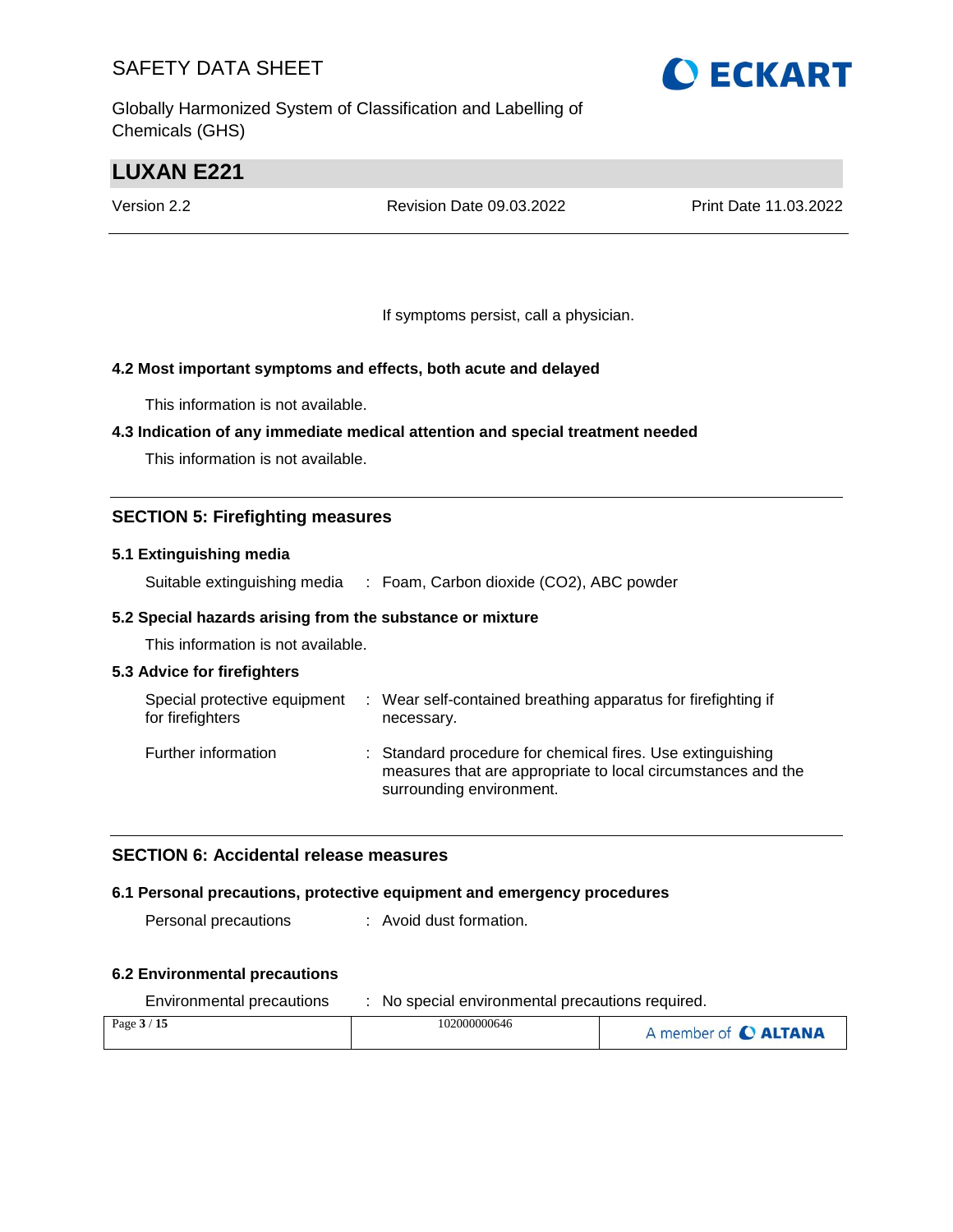Globally Harmonized System of Classification and Labelling of Chemicals (GHS)



# **LUXAN E221**

| Version 2.2 | <b>Revision Date 09.03.2022</b> | Print Date 11.03.2022 |
|-------------|---------------------------------|-----------------------|
|             |                                 |                       |

#### **6.3 Methods and materials for containment and cleaning up**

| Methods for cleaning up | : Pick up and arrange disposal without creating dust. |
|-------------------------|-------------------------------------------------------|
|                         | Sweep up and shovel.                                  |
|                         | Keep in suitable, closed containers for disposal.     |

#### **6.4 Reference to other sections**

This information is not available.

#### **SECTION 7: Handling and storage**

#### **7.1 Precautions for safe handling**

| Advice on safe handling                            | : For personal protection see section 8. Smoking, eating and<br>drinking should be prohibited in the application area. |
|----------------------------------------------------|------------------------------------------------------------------------------------------------------------------------|
| Advice on protection against<br>fire and explosion | : Provide appropriate exhaust ventilation at places where dust<br>is formed.                                           |
| Hygiene measures                                   | : General industrial hygiene practice.                                                                                 |

#### **7.2 Conditions for safe storage, including any incompatibilities**

| Requirements for storage<br>areas and containers | : Electrical installations / working materials must comply with<br>the technological safety standards. |
|--------------------------------------------------|--------------------------------------------------------------------------------------------------------|
| Advice on common storage                         | : No materials to be especially mentioned.                                                             |
| Other data                                       | : Keep in a dry place. No decomposition if stored and applied<br>as directed.                          |

#### **7.3 Specific end use(s)**

This information is not available.

| Page $4/15$ | 102000000646 | A member of C ALTANA |
|-------------|--------------|----------------------|
|             |              |                      |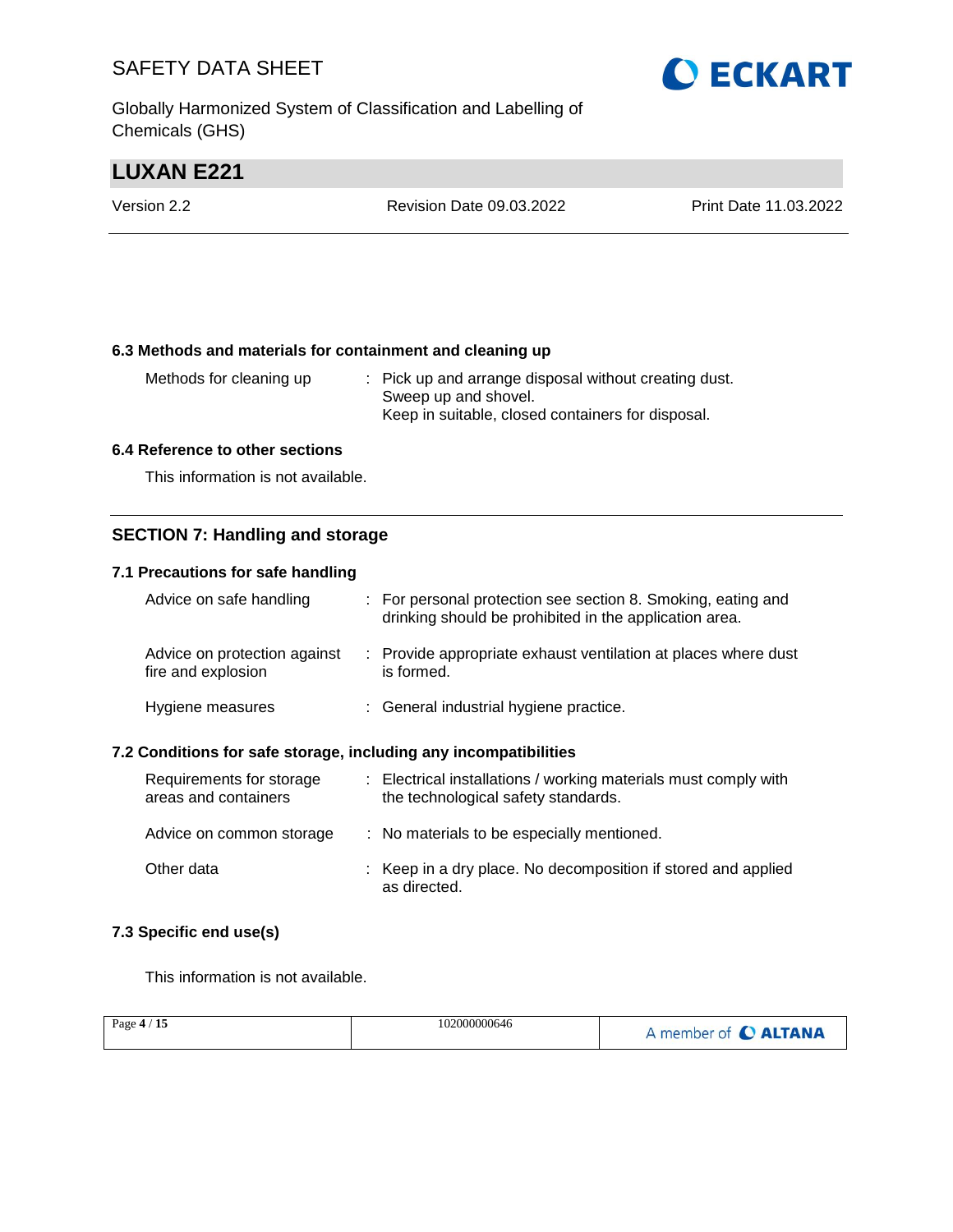Globally Harmonized System of Classification and Labelling of Chemicals (GHS)

# **LUXAN E221**

Version 2.2 Revision Date 09.03.2022 Print Date 11.03.2022

#### **SECTION 8: Exposure controls/personal protection**

#### **8.1 Control parameters**

#### **Germany:**

| Components                                 | $CAS-N0$ .                  | Value type<br>(Form of<br>exposure)                                                                                                | Control<br>parameters                                                                                                                                                                                                                                                                                                                                                                               | Update      | Basis       |  |  |  |
|--------------------------------------------|-----------------------------|------------------------------------------------------------------------------------------------------------------------------------|-----------------------------------------------------------------------------------------------------------------------------------------------------------------------------------------------------------------------------------------------------------------------------------------------------------------------------------------------------------------------------------------------------|-------------|-------------|--|--|--|
| titanium<br>dioxide                        | 13463-67-<br>$\overline{7}$ | AGW (Inhalable<br>fraction)                                                                                                        | 10 mg/m3                                                                                                                                                                                                                                                                                                                                                                                            | 2014-04-02  | DE TRGS 900 |  |  |  |
| Peak-limit: excursion<br>factor (category) |                             | 2; (II)                                                                                                                            |                                                                                                                                                                                                                                                                                                                                                                                                     |             |             |  |  |  |
| titanium<br>dioxide                        | 13463-67-<br>7              | AGW (Alveolate<br>1,25 mg/m3<br>2014-04-02<br>fraction)                                                                            |                                                                                                                                                                                                                                                                                                                                                                                                     | DE TRGS 900 |             |  |  |  |
| Peak-limit: excursion<br>factor (category) |                             | 2; (II)                                                                                                                            |                                                                                                                                                                                                                                                                                                                                                                                                     |             |             |  |  |  |
| titanium<br>dioxide                        | 13463-67-<br>$\overline{7}$ | <b>AGW</b> (Inhalable<br>DE TRGS 900<br>10 mg/m3<br>2014-04-02<br>fraction)                                                        |                                                                                                                                                                                                                                                                                                                                                                                                     |             |             |  |  |  |
| Peak-limit: excursion<br>factor (category) |                             | 2; (II)                                                                                                                            |                                                                                                                                                                                                                                                                                                                                                                                                     |             |             |  |  |  |
| Further information                        |                             |                                                                                                                                    | General dust value. For this substance no specific occupational<br>exposure limit value is established, since the AGS does not yet<br>have information regarding unspecific action on the respiratory<br>organs in excess of the normal values. Commission for dangerous<br>substancesSenate commission for the review of compounds at<br>the work place dangerous for the health (MAK-commission). |             |             |  |  |  |
| titanium<br>dioxide                        | 13463-67-<br>$\overline{7}$ | AGW (Alveolate<br>2014-04-02<br>DE TRGS 900<br>$1,25 \, \text{mg/m}$ 3<br>fraction)                                                |                                                                                                                                                                                                                                                                                                                                                                                                     |             |             |  |  |  |
| Peak-limit: excursion<br>factor (category) |                             | 2; (II)                                                                                                                            |                                                                                                                                                                                                                                                                                                                                                                                                     |             |             |  |  |  |
| Further information                        |                             | General dust value. For this substance no specific occupational<br>exposure limit value is established, since the AGS does not yet |                                                                                                                                                                                                                                                                                                                                                                                                     |             |             |  |  |  |

| 102000000646<br>Page $5/15$ | A member of C ALTANA |
|-----------------------------|----------------------|
|-----------------------------|----------------------|

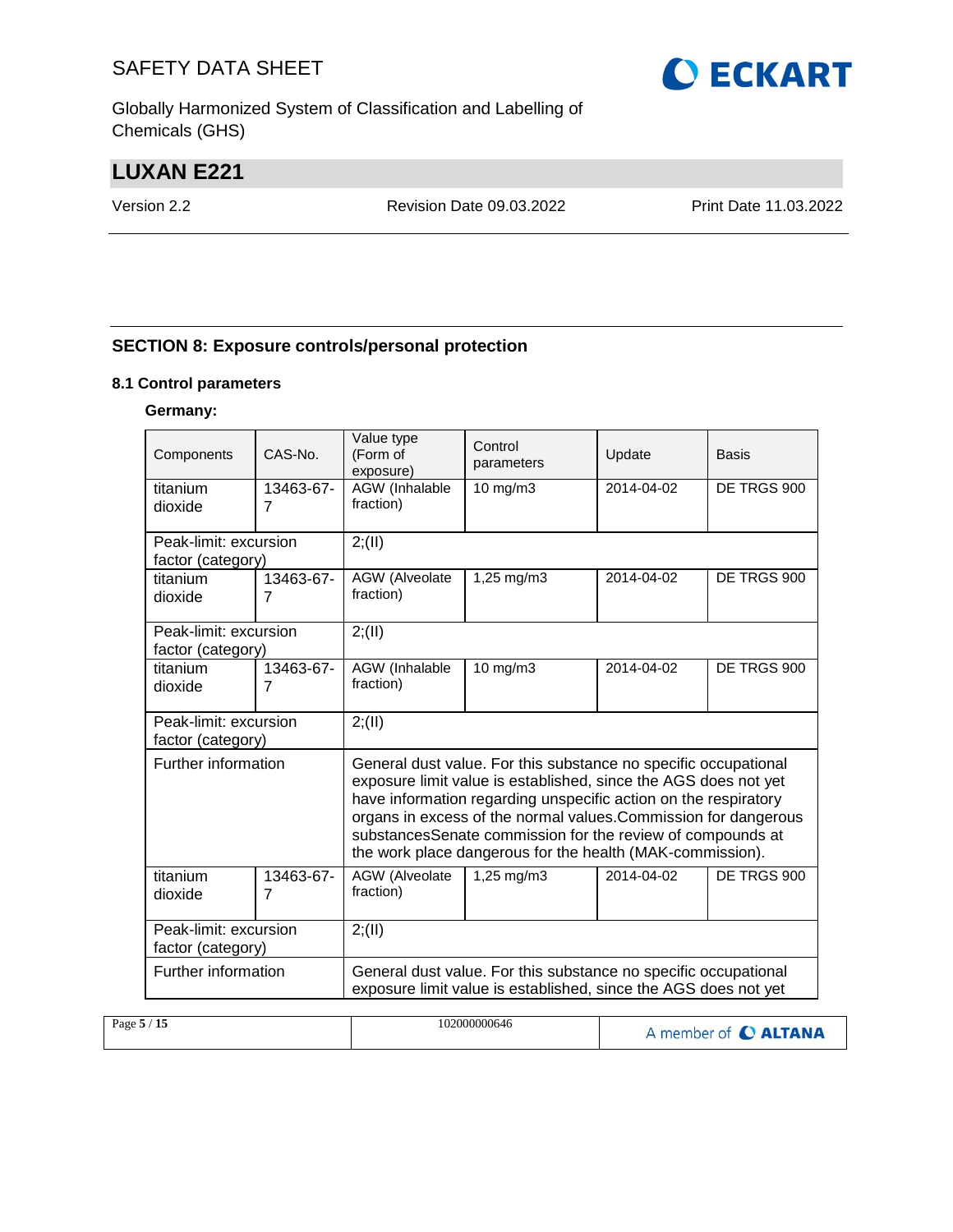Globally Harmonized System of Classification and Labelling of Chemicals (GHS)

# **LUXAN E221**

**O ECKART** 

Version 2.2 Revision Date 09.03.2022 Print Date 11.03.2022

have information regarding unspecific action on the respiratory organs in excess of the normal values.Commission for dangerous substancesSenate commission for the review of compounds at the work place dangerous for the health (MAK-commission).

#### **United States of America (USA):**

| Components          | CAS-No.                     | Value type<br>(Form of<br>exposure) | Control<br>parameters                  | Update           | <b>Basis</b> |
|---------------------|-----------------------------|-------------------------------------|----------------------------------------|------------------|--------------|
| titanium<br>dioxide | 13463-67-<br>7              | TWA (total dust)                    | 50 Million particles<br>per cubic foot | 2012-07-01       |              |
| titanium<br>dioxide | 13463-67-<br>7              | TWA (total dust)                    | 15 mg/m3                               | 2012-07-01       |              |
| titanium<br>dioxide | 13463-67-<br>$\overline{7}$ | TWA (respirable<br>fraction)        | $5$ mg/m $3$                           | 2012-07-01       |              |
| titanium<br>dioxide | 13463-67-<br>7              | TWA (respirable<br>fraction)        | 15 Million particles<br>per cubic foot | 2012-07-01       |              |
| titanium<br>dioxide | 13463-67-<br>7              | PEL (Total dust)                    | 10 mg/m3                               | 2014-11-26       |              |
| titanium<br>dioxide | 13463-67-<br>$\overline{7}$ | PEL (respirable<br>dust fraction)   | $5$ mg/m $3$                           | 2014-11-26       |              |
| titanium<br>dioxide | 13463-67-<br>$\overline{7}$ | TWA (total dust)                    | 15 mg/m3                               | 2011-07-01       |              |
| titanium<br>dioxide | 13463-67-<br>7              | <b>TWA</b> (Total<br>dust)          | $10$ mg/m $3$                          | 1989-01-19       |              |
| titanium<br>dioxide | 13463-67-<br>$\overline{7}$ | PEL (Total dust)                    | 10 mg/m3                               | $2014 - 11 - 26$ |              |
| titanium<br>dioxide | 13463-67-<br>7              | PEL (respirable<br>dust fraction)   | 5 mg/m3                                | 2014-11-26       |              |

| Page $6/15$ | 102000000646 | A member of C ALTANA |
|-------------|--------------|----------------------|
|-------------|--------------|----------------------|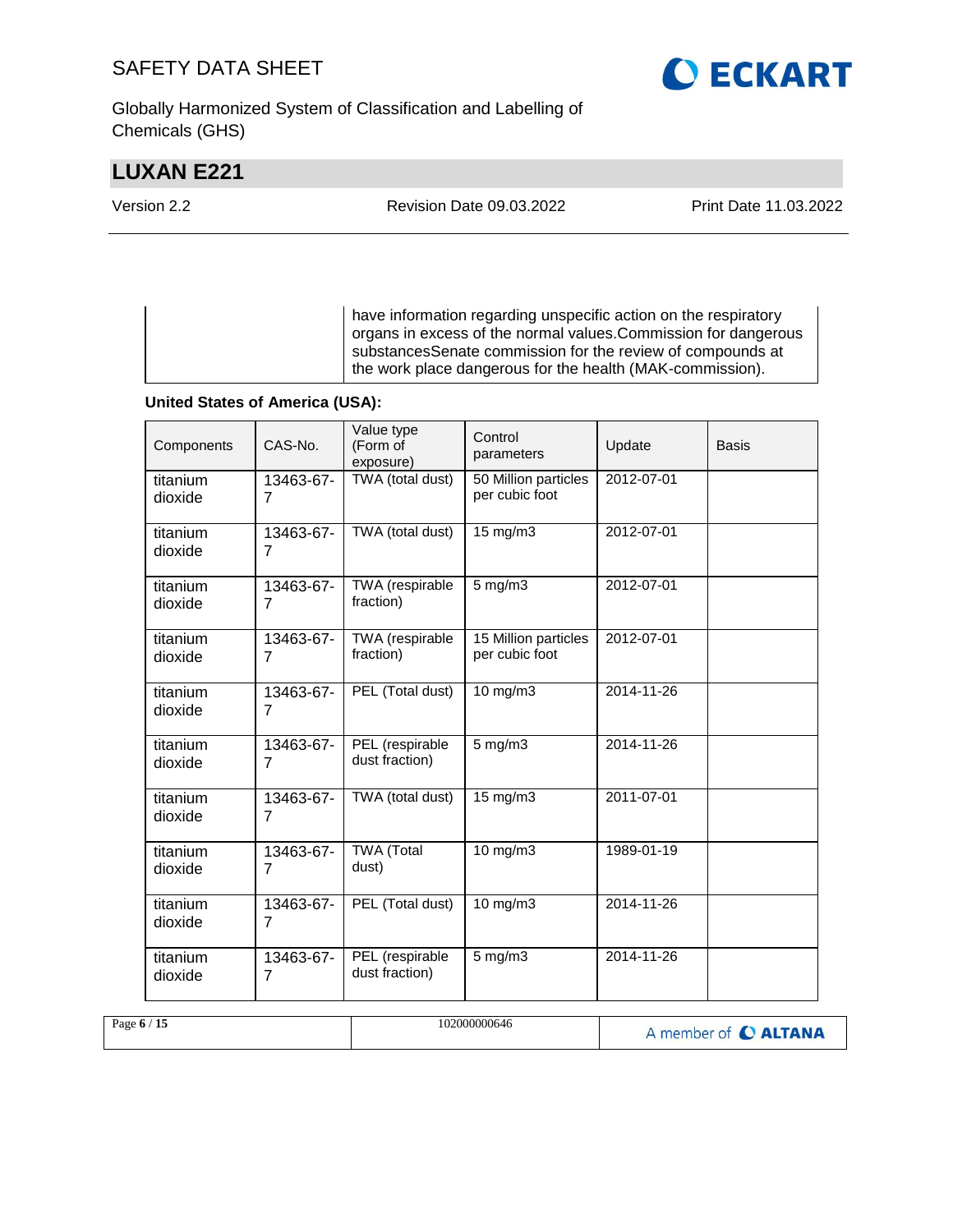

Globally Harmonized System of Classification and Labelling of Chemicals (GHS)

# **LUXAN E221** Version 2.2 Revision Date 09.03.2022 Print Date 11.03.2022 titanium dioxide 13463-67- 7 TWA 10 mg/m3 2014-03-01 **8.2 Exposure controls Personal protective equipment** Eye protection  $\qquad \qquad : \qquad$  Safety glasses Skin and body protection : Protective suit Respiratory protection : No personal respiratory protective equipment normally required. **Environmental exposure controls** General advice : No special environmental precautions required.

### **SECTION 9: Physical and chemical properties**

#### **9.1 Information on basic physical and chemical properties**

| Page 7 / 15                 | 102000000646                   | A member of C ALTANA                          |
|-----------------------------|--------------------------------|-----------------------------------------------|
| <b>Bulk density</b>         | $\therefore$ 0,27 - 0,53 g/cm3 |                                               |
| Flash point                 | : No data available            |                                               |
| Boiling point/boiling range | $\therefore$ 2 501 °C          |                                               |
| Freezing point              | $:$ No data available          |                                               |
| рH                          |                                | : substance/mixture is non-soluble (in water) |
| Odour                       | : characteristic               |                                               |
| Colour                      | $:$ gold                       |                                               |
| Appearance                  | powder                         |                                               |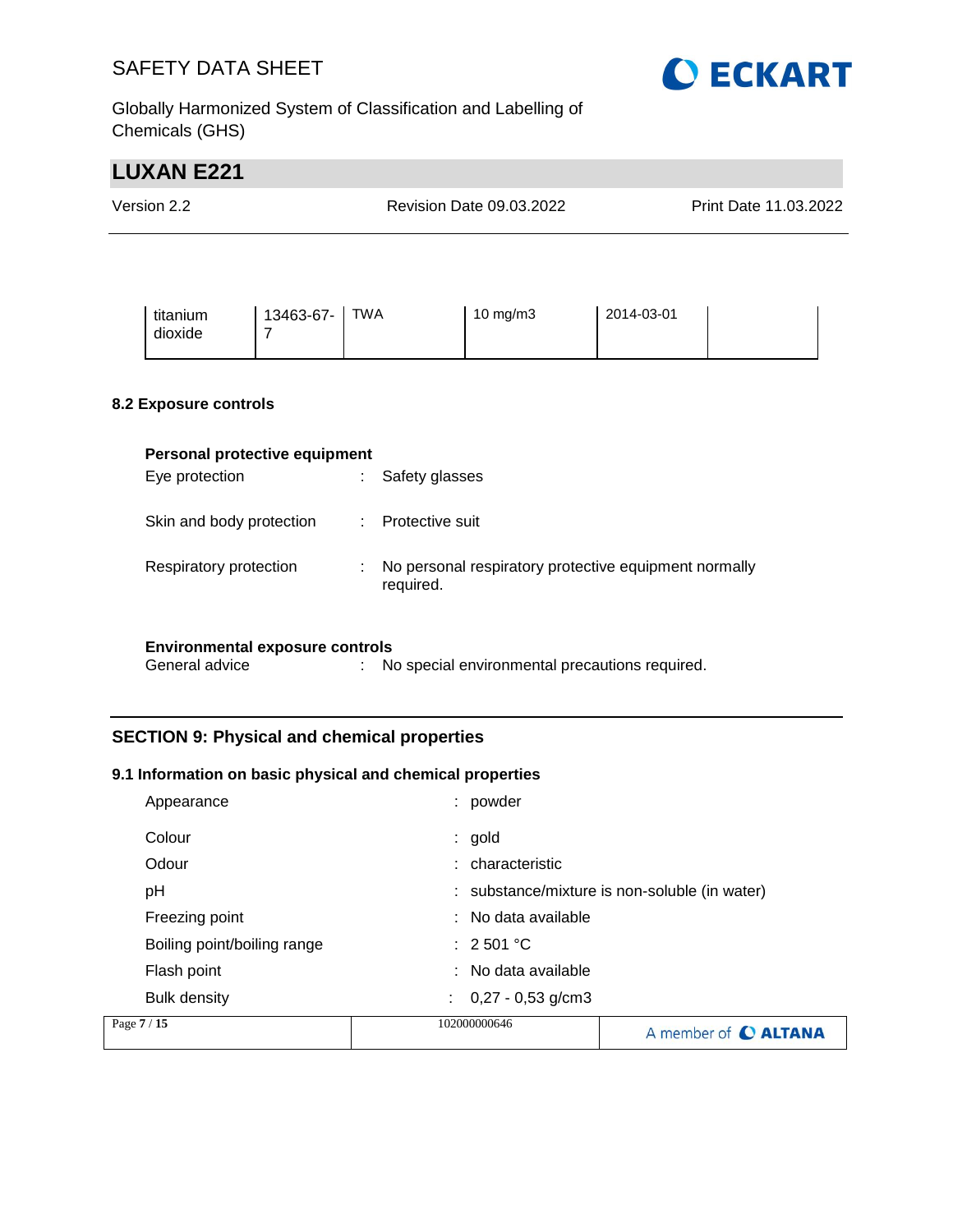Globally Harmonized System of Classification and Labelling of Chemicals (GHS)

# **LUXAN E221**

| Version 2.2 | Revision Date 09.03.2022 | Print Date 11.03.2022 |
|-------------|--------------------------|-----------------------|
|             |                          |                       |

| Flammability (solid, gas)              | No data available    |
|----------------------------------------|----------------------|
| Auto-flammability                      | No data available    |
| Upper explosion limit                  | No data available    |
| Lower explosion limit                  | No data available    |
| Vapour pressure                        | No data available    |
| Density                                | : $2,54 - 2,7$ g/cm3 |
| Water solubility                       | No data available    |
| Miscibility with water                 | immiscible           |
| Solubility in other solvents           | No data available    |
| Partition coefficient: n-octanol/water | No data available    |
| Ignition temperature                   | No data available    |
| Thermal decomposition                  | No data available    |
| Viscosity, dynamic                     | No data available    |
| Viscosity, kinematic                   | No data available    |
| Flow time                              | No data available    |

#### **9.2 Other information**

No data available

# **SECTION 10: Stability and reactivity**

#### **10.1 Reactivity**

No decomposition if stored and applied as directed.

#### **10.2 Chemical stability**

No decomposition if stored and applied as directed.

| Page 8 / 15 | 102000000646 | A member of C ALTANA |
|-------------|--------------|----------------------|
|             |              |                      |

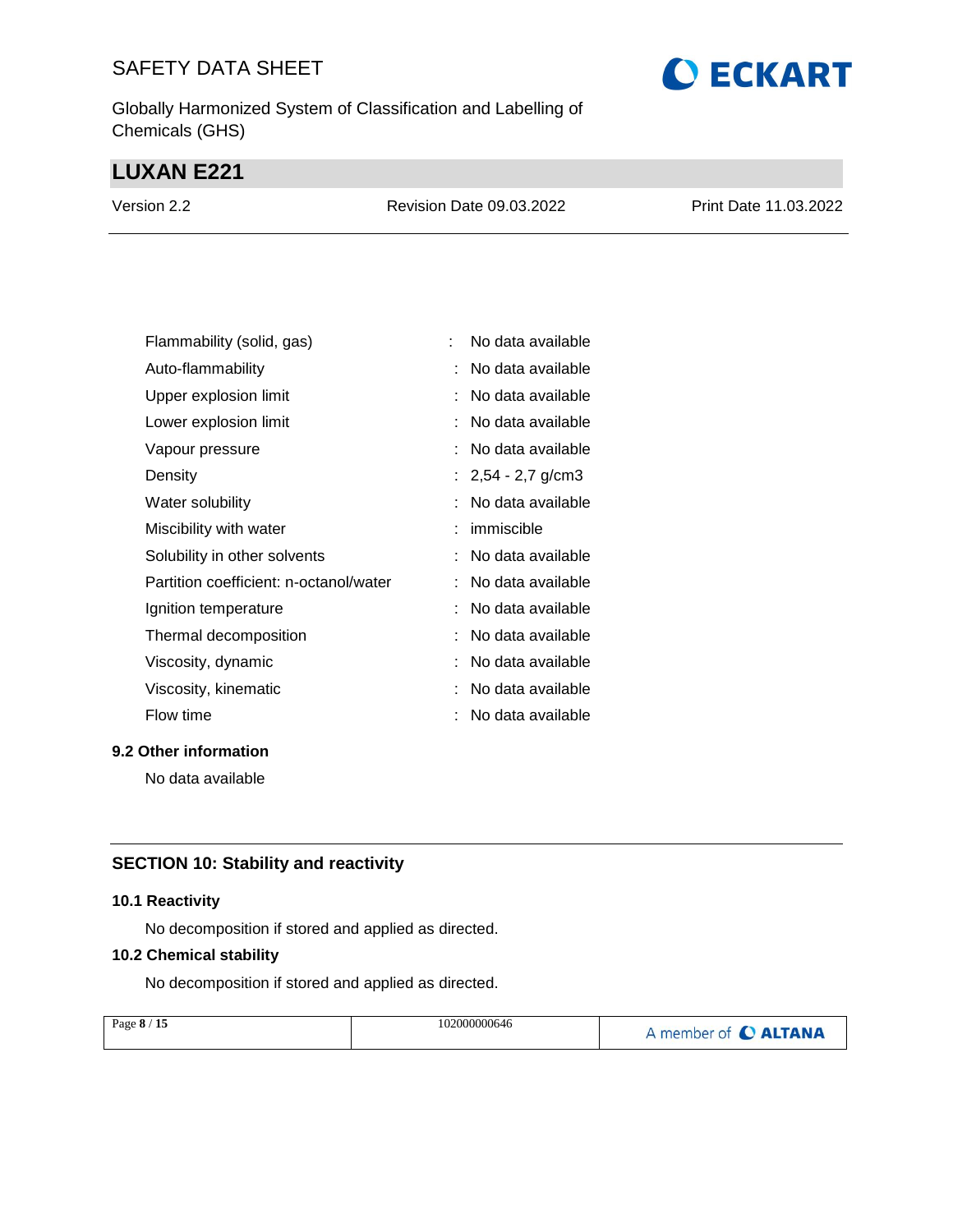Globally Harmonized System of Classification and Labelling of Chemicals (GHS)



# **LUXAN E221**

| Version 2.2 | Revision Date 09.03.2022 | <b>Print Date 11.03.2022</b> |
|-------------|--------------------------|------------------------------|
|             |                          |                              |

| 10.3 Possibility of hazardous reactions |  |                                                                                          |  |
|-----------------------------------------|--|------------------------------------------------------------------------------------------|--|
| Hazardous reactions                     |  | : Stable under recommended storage conditions., No hazards<br>to be specially mentioned. |  |
| <b>10.4 Conditions to avoid</b>         |  |                                                                                          |  |
| Conditions to avoid                     |  | : No data available                                                                      |  |
| 10.5 Incompatible materials             |  |                                                                                          |  |
| Materials to avoid                      |  | $:$ No data available                                                                    |  |
| 10.6 Hazardous decomposition products   |  |                                                                                          |  |
| Hazardous decomposition<br>products     |  | : No data available                                                                      |  |
| Other information                       |  | : No data available                                                                      |  |

## **SECTION 11: Toxicological information**

### **11.1 Information on toxicological effects**

#### **Acute toxicity**

| <b>Components:</b>                        |                             |
|-------------------------------------------|-----------------------------|
| titanium dioxide :<br>Acute oral toxicity | : LD50 Rat: $>$ 5 000 mg/kg |
| Acute inhalation toxicity                 | : LC50 Rat: 6,8 mg/l        |
|                                           | Exposure time: 4 h          |
|                                           | Test atmosphere: dust/mist  |
|                                           |                             |

| Page 9 / 15 | 102000000646 | A member of C ALTANA |
|-------------|--------------|----------------------|
|             |              |                      |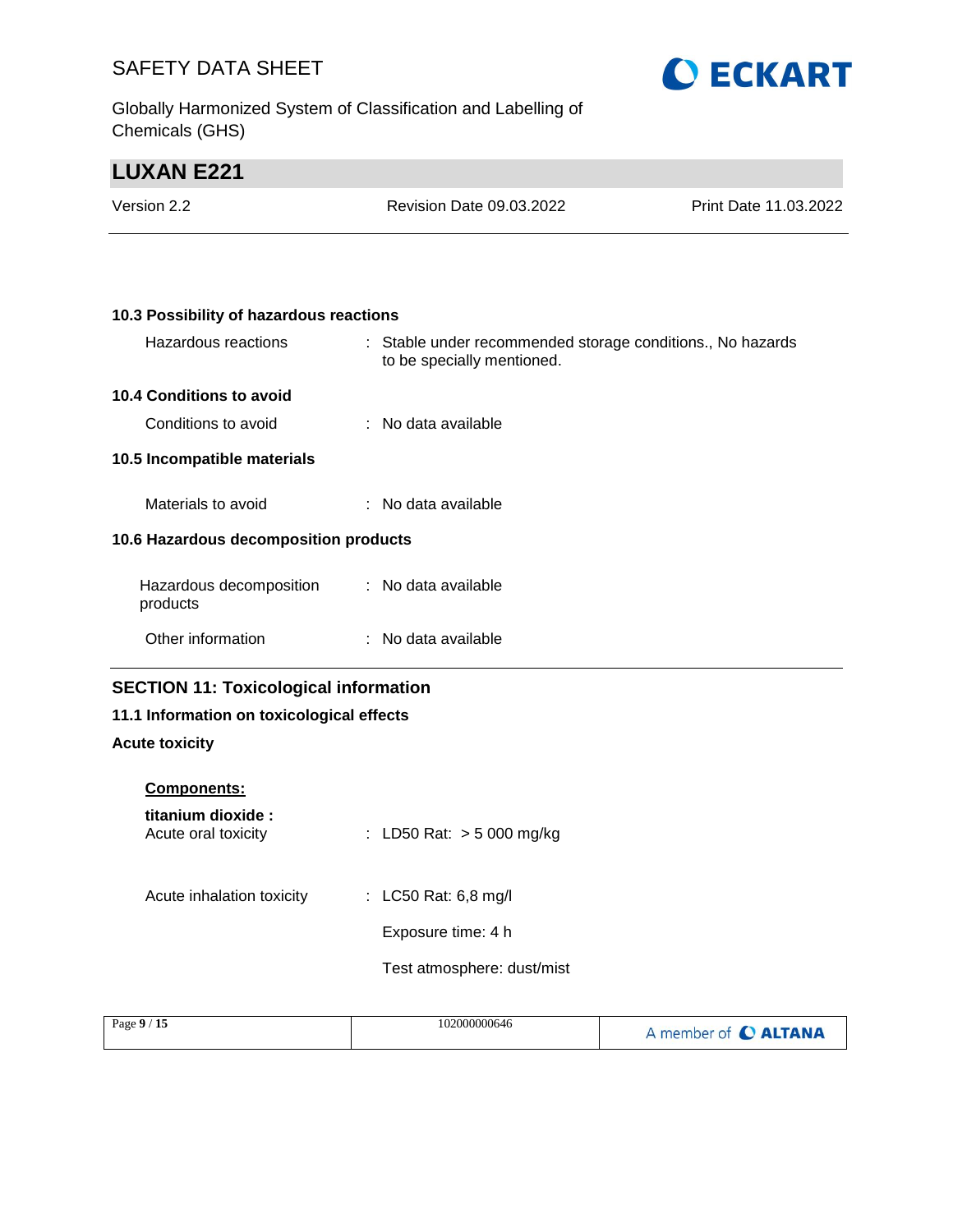Globally Harmonized System of Classification and Labelling of Chemicals (GHS)



# **LUXAN E221** Version 2.2 Revision Date 09.03.2022 Print Date 11.03.2022 Acute dermal toxicity : LD50 Rabbit: > 5 000 mg/kg **Skin corrosion/irritation** No data available **Serious eye damage/eye irritation** No data available **Respiratory or skin sensitisation** No data available **Carcinogenicity** No data available **Toxicity to reproduction/fertility** No data available **Reprod.Tox./Development/Teratogenicity** No data available **STOT - single exposure** No data available **STOT - repeated exposure** No data available **Aspiration toxicity**

|  | Page 10 / 15 | 102000000646 | A member of C ALTANA |
|--|--------------|--------------|----------------------|
|--|--------------|--------------|----------------------|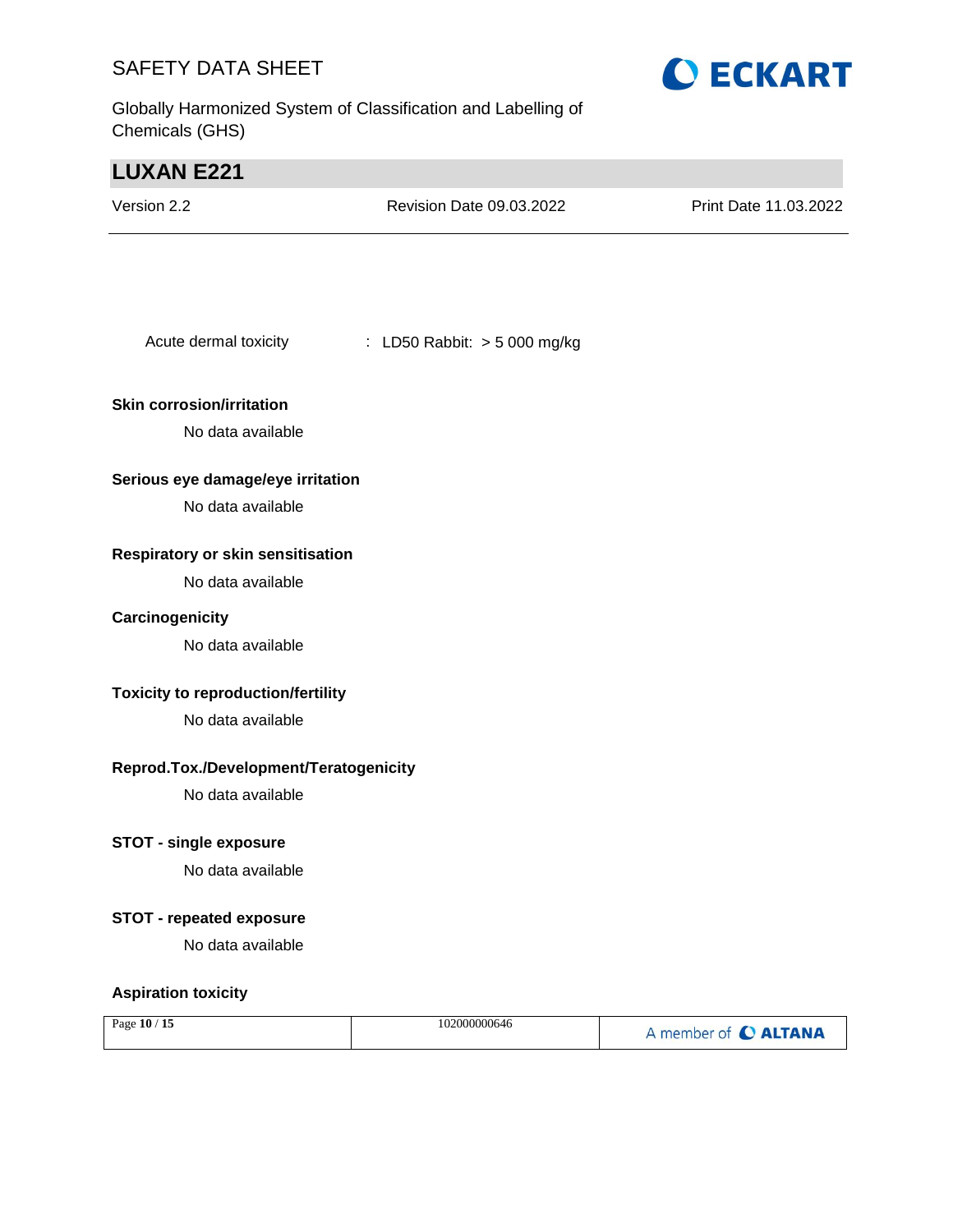Globally Harmonized System of Classification and Labelling of Chemicals (GHS)

# **LUXAN E221**

Version 2.2 Revision Date 09.03.2022 Print Date 11.03.2022

No data available

#### **Further information**

#### **Product**

No data available

### **SECTION 12: Ecological information**

#### **12.1 Toxicity**

No data available

#### **12.2 Persistence and degradability**

No data available

#### **12.3 Bioaccumulative potential**

No data available

#### **12.4 Mobility in soil**

No data available

#### **12.5 Results of PBT and vPvB assessment**

No data available

#### **12.6 Other adverse effects**

#### **Product:**

|  | Page 11 / 15 | 102000000646 | A member of C ALTANA |
|--|--------------|--------------|----------------------|
|--|--------------|--------------|----------------------|

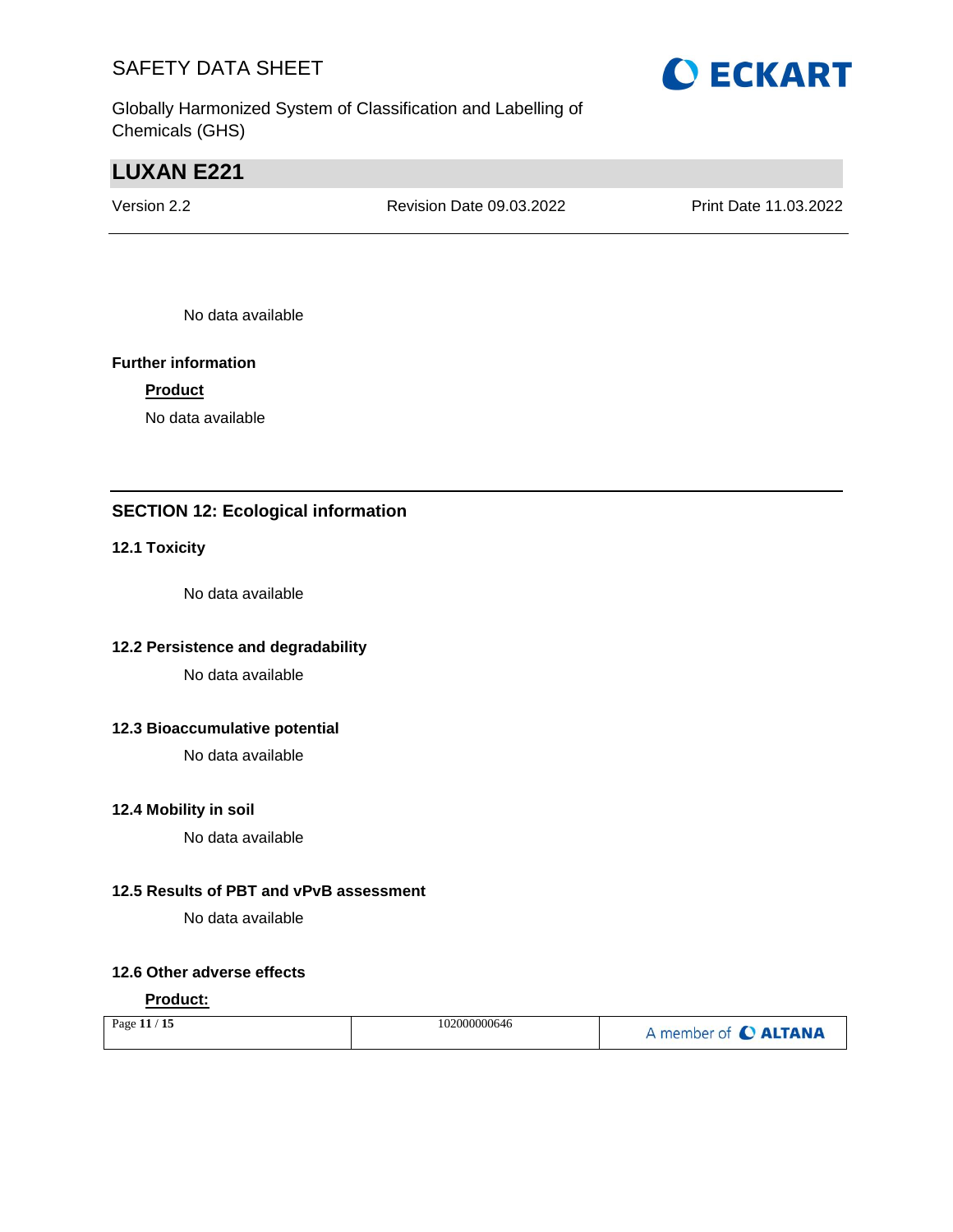Globally Harmonized System of Classification and Labelling of Chemicals (GHS)



| <b>LUXAN E221</b>                    |                                 |                              |
|--------------------------------------|---------------------------------|------------------------------|
| Version 2.2                          | <b>Revision Date 09.03.2022</b> | <b>Print Date 11.03.2022</b> |
|                                      |                                 |                              |
| Additional ecological<br>information | : No data available             |                              |

#### **SECTION 13: Disposal considerations**

#### **13.1 Waste treatment methods**

| Contaminated packaging | : Empty containers should be taken to an approved waste |
|------------------------|---------------------------------------------------------|
|                        | handling site for recycling or disposal.                |

#### **SECTION 14: Transport information**

# **14.1 UN number ADR** Not dangerous goods **TDG** Not dangerous goods **CFR** Not dangerous goods **IMDG** Not dangerous goods **IATA** Not dangerous goods **14.2 Proper shipping name ADR** Not dangerous goods

| Page 12 / 15<br>102000000646 | A member of C ALTANA |
|------------------------------|----------------------|
|------------------------------|----------------------|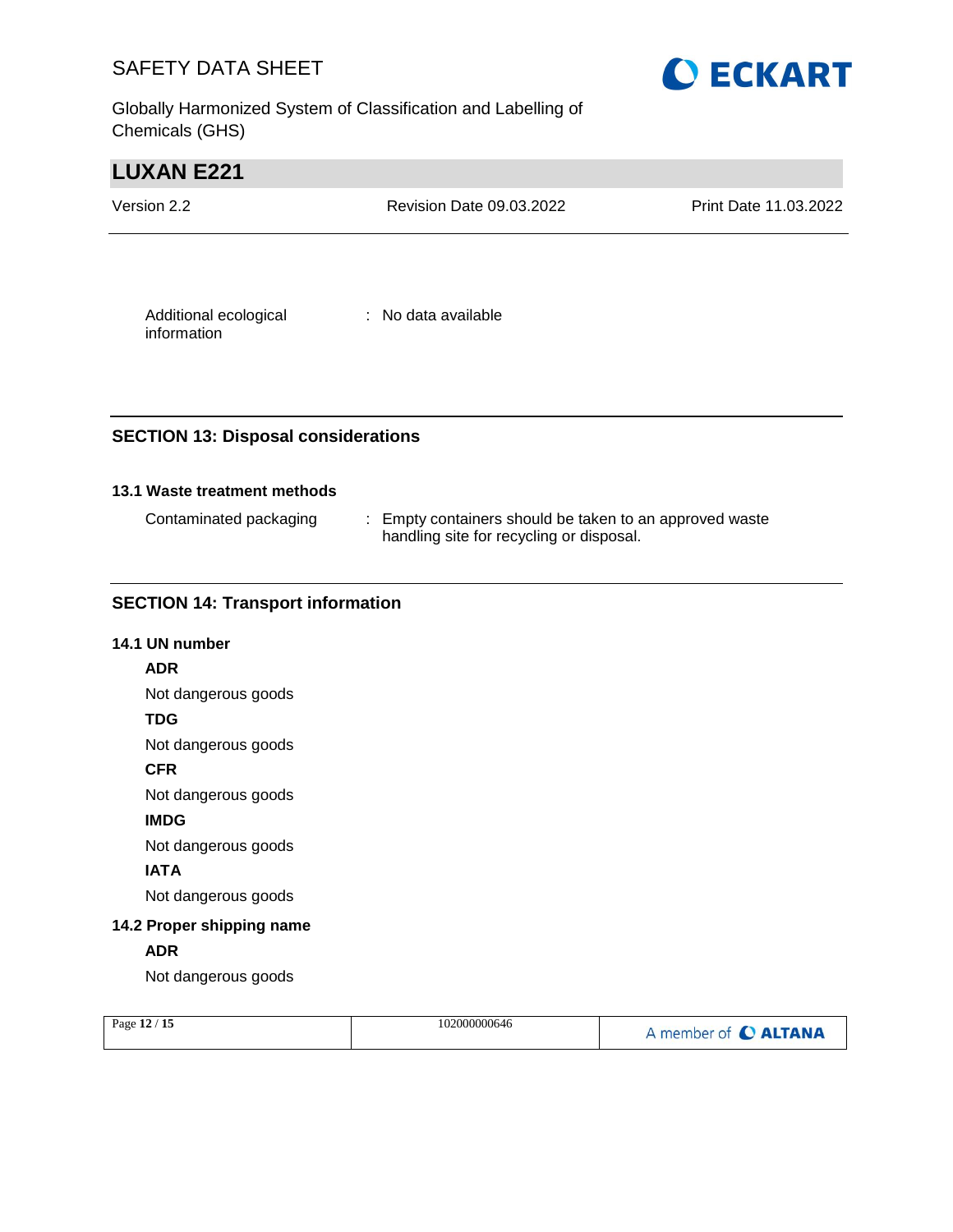

Globally Harmonized System of Classification and Labelling of Chemicals (GHS)

# **LUXAN E221**

Version 2.2 Revision Date 09.03.2022 Print Date 11.03.2022

#### **TDG**

Not dangerous goods

#### **CFR**

Not dangerous goods

#### **IMDG**

Not dangerous goods

#### **IATA**

Not dangerous goods

#### **14.3 Transport hazard class**

#### **ADR**

Not dangerous goods

#### **TDG**

Not dangerous goods

#### **CFR**

Not dangerous goods

#### **IMDG**

Not dangerous goods

#### **IATA**

Not dangerous goods

#### **14.4 Packing group**

#### **ADR**

Not dangerous goods

#### **TDG**

Not dangerous goods

#### **CFR**

Not dangerous goods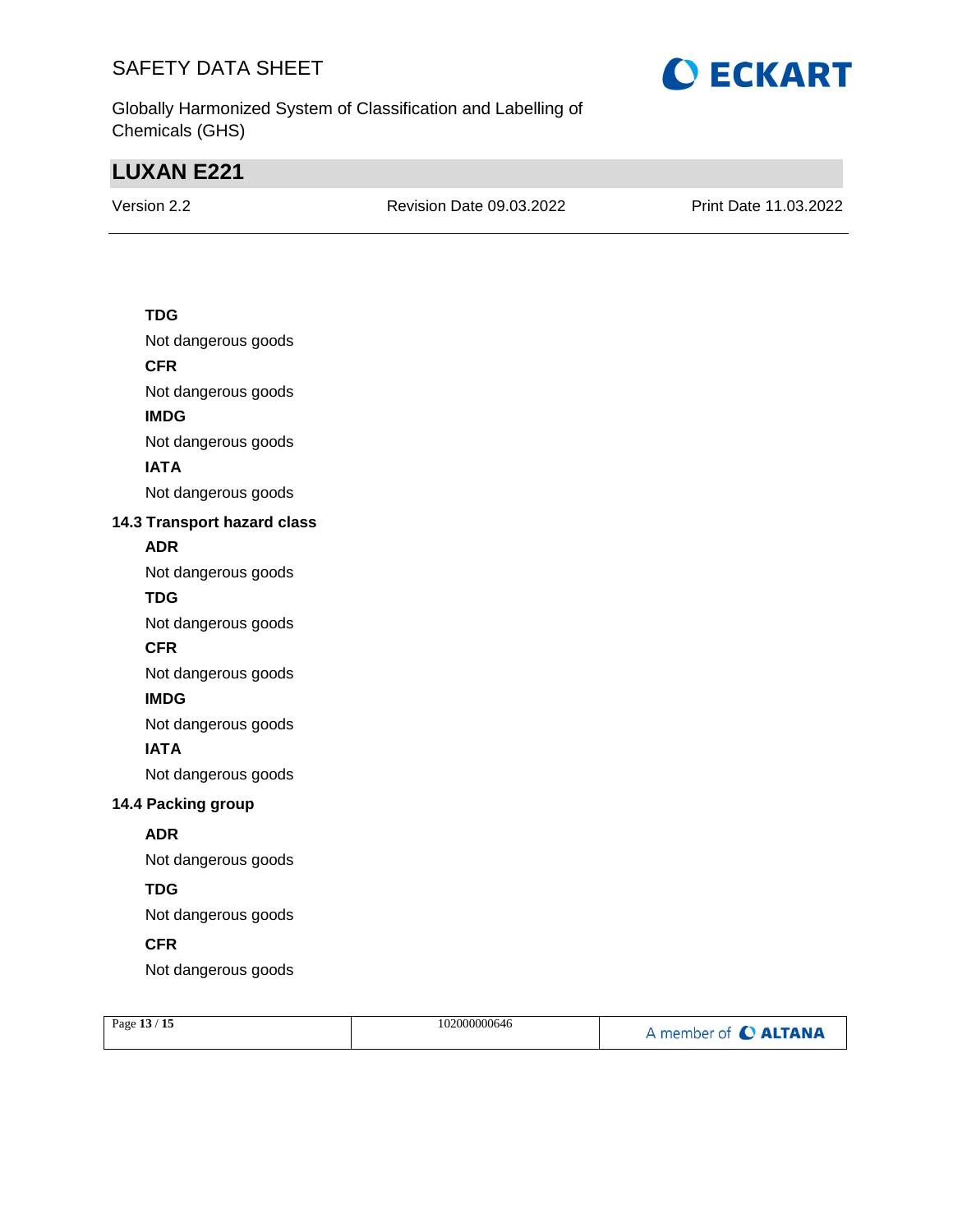

Globally Harmonized System of Classification and Labelling of Chemicals (GHS)

# **LUXAN E221**

Version 2.2 Revision Date 09.03.2022 Print Date 11.03.2022

#### **IMDG**

Not dangerous goods

**IATA**

Not dangerous goods

**14.5 Environmental hazards**

#### **14.6 Special precautions for user**

Not classified as dangerous in the meaning of transport regulations.

#### **14.7 Transport in bulk according to Annex II of MARPOL 73/78 and the IBC Code**

No data available

#### **SECTION 15: Regulatory information**

#### **15.1 Safety, health and environmental regulations/legislation specific for the substance or mixture**

| REACH - Candidate List of Substances of Very High<br>Concern for Authorisation (Article 59).                                                         | : Not applicable |
|------------------------------------------------------------------------------------------------------------------------------------------------------|------------------|
| Regulation (EC) No 1005/2009 on substances that<br>deplete the ozone layer                                                                           | : Not applicable |
| Regulation (EU) 2019/1021 on persistent organic<br>pollutants (recast)                                                                               | : Not applicable |
| REACH - Restrictions on the manufacture, placing on<br>the market and use of certain dangerous substances,<br>preparations and articles (Annex XVII) | : Not applicable |

| 15<br>Page 14 / | 102000000646 | <b>C</b> ALTANA<br>member of <b>C</b> |
|-----------------|--------------|---------------------------------------|
|-----------------|--------------|---------------------------------------|